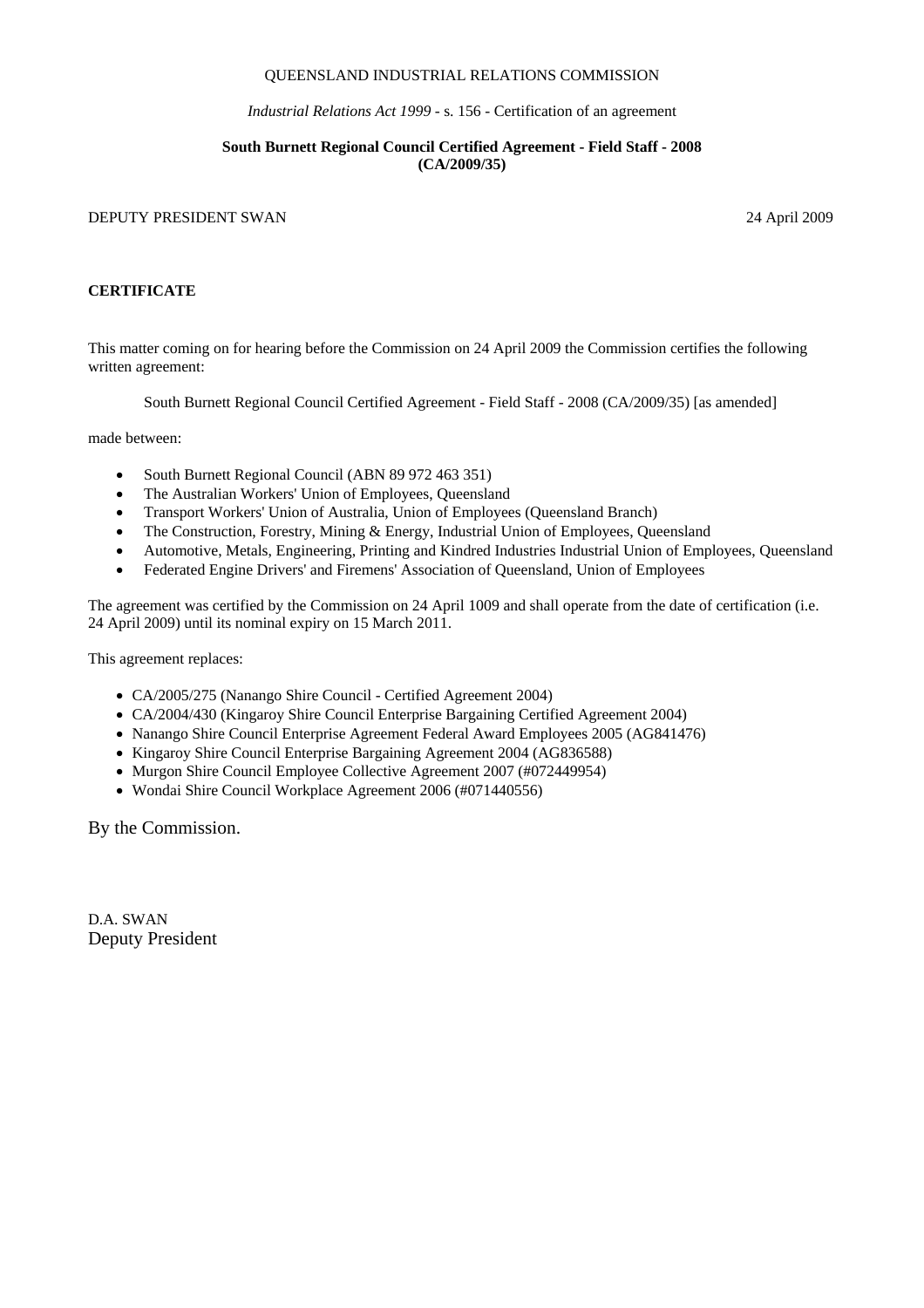# **South Burnett Regional Council Certified Agreement - Field Staff - 2008**

## **TABLE OF CONTENTS**

| 1.                                                                                        | Title                                           |  |  |  |
|-------------------------------------------------------------------------------------------|-------------------------------------------------|--|--|--|
| $\overline{2}$ .                                                                          | Definitions                                     |  |  |  |
| 3.                                                                                        | Parties Bound                                   |  |  |  |
| 4.                                                                                        | Application                                     |  |  |  |
| 5.                                                                                        | Date and Period of Operation                    |  |  |  |
| 6.                                                                                        | Aim of the Agreement                            |  |  |  |
| 7.                                                                                        | Equal Employment Opportunity and Discrimination |  |  |  |
| 8.                                                                                        | Local Government Employment Group (LGEG)        |  |  |  |
| 9.                                                                                        | Salary and Wages                                |  |  |  |
| 10.                                                                                       | Classification Covered by the Agreement         |  |  |  |
| 11.                                                                                       | Part Time Employment                            |  |  |  |
| 12.                                                                                       | <b>Dispute Resolution</b>                       |  |  |  |
| 13.                                                                                       | Working Hours and Span of Hours                 |  |  |  |
| 14.                                                                                       | 9 Day Fortnight                                 |  |  |  |
| 15.                                                                                       | Time Off in Lieu                                |  |  |  |
| 16.                                                                                       | Averaged or Annualised Payments                 |  |  |  |
| 17.                                                                                       | Annualisation of Regular Allowances             |  |  |  |
| 18.                                                                                       | On Call Allowance                               |  |  |  |
| 19.                                                                                       | Uniforms                                        |  |  |  |
| 20.                                                                                       | <b>Flexible Meal Break</b>                      |  |  |  |
| 21.                                                                                       | Leave                                           |  |  |  |
| 22.                                                                                       | Redundancy                                      |  |  |  |
| 23.                                                                                       | Security of Employment                          |  |  |  |
| 24.                                                                                       | <b>Union Encouragement</b>                      |  |  |  |
| 25.                                                                                       | <b>Flexibility Provisions</b>                   |  |  |  |
| 26.                                                                                       | No Further Claims                               |  |  |  |
| Schedule A – Excerpt from the former Murgon Shire Council's Employee Collective Agreement |                                                 |  |  |  |
| Schedule B - Wages and Salary Rates                                                       |                                                 |  |  |  |
|                                                                                           | Signatories                                     |  |  |  |

## **1. TITLE**

This agreement will be known as the South Burnett Regional Council Certified Agreement - Field Staff - 2008.

## **2. DEFINITIONS**

**"Award"** means the *Local Government Employees' (Excluding Brisbane Cit*y Council*) Award State*, the *Building Trades Public Sector Award State* and the *Engineering Award State*.

"**Emergency Service Agency**" means the State Emergency Service, Volunteer Fire Brigade, Rural Fire Brigade or any other service agreed by the Chief Executive Officer to be an applicable emergency service.

**"Field Staff"** means those employees whose employment is covered by the provisions of the Awards.

"**Industrial Instrument**" has the same meaning as in the IR Act.

"**IR Act**" means the *Industrial Relations Act 1999* (Qld).

"**LGEG**" means the Local Government Employment Group established and constituted for the Council in accordance with the Local Government Reform – Local Transition Committee Guidelines and the Code of Practice.

"Week's Pay" means the ordinary time rate of pay for the employee concerned. Provided that such rate shall exclude overtime, penalty rates, disability allowances, shift allowances, special rates, fares and travelling time allowances, bonuses and any other ancillary payments of a like nature.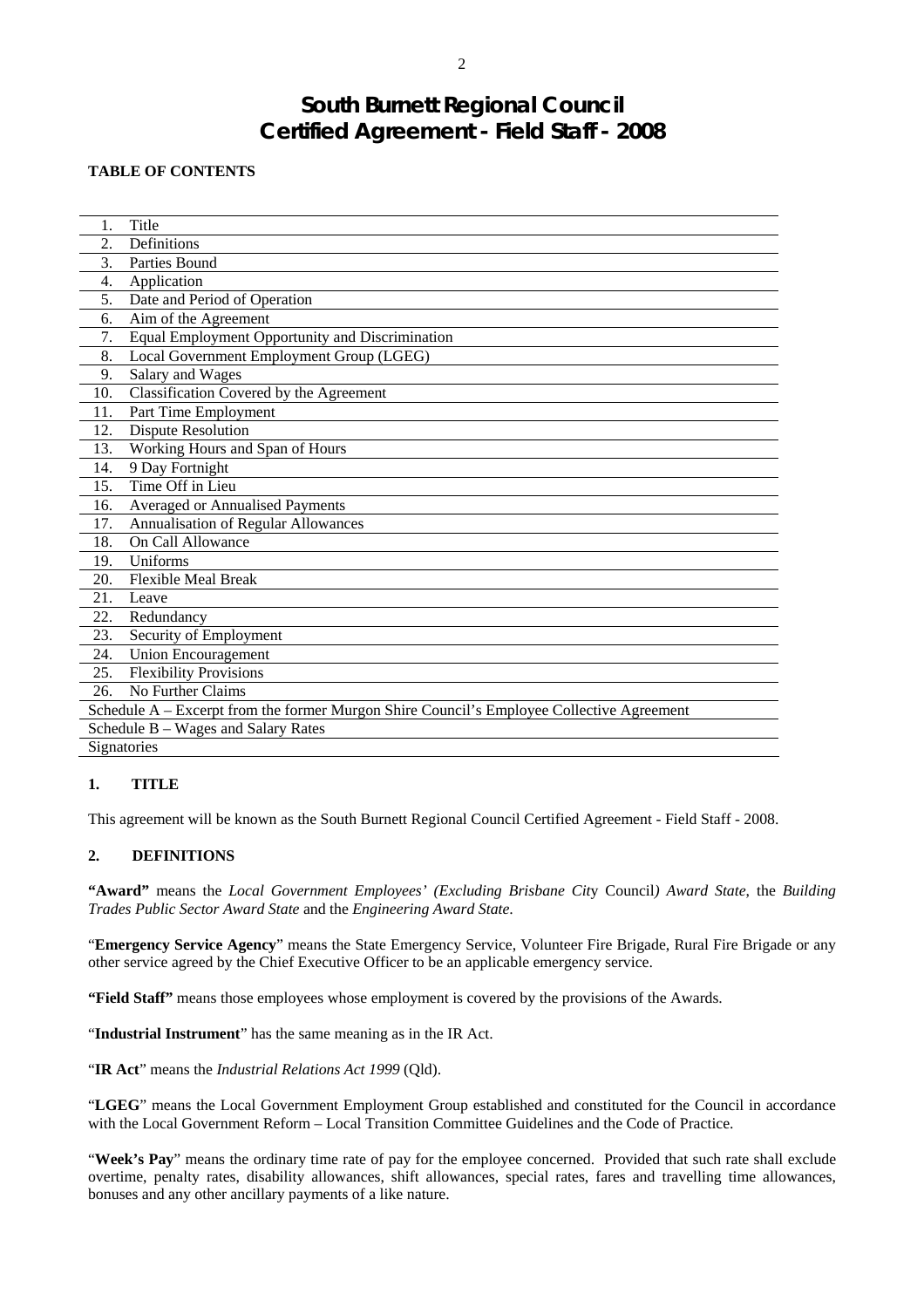"**WHS Act**" means the *Workplace Health and Safety Act 1995* (Qld).

## **3. PARTIES BOUND**

This Agreement is made between South Burnett Regional Council, its employees and the:

- a) The Australian Workers' Union of Employees, Queensland
- b) Transport Workers' Union of Australia, Union of Employees (Queensland Branch)
- c) The Construction, Forestry, Mining & Energy, Industrial Union of Employees, Queensland
- d) Automotive, Metals, Engineering, Printing and Kindred Industries Industrial Union of Employees, **Oueensland**
- e) Federated Engine Drivers' and Firemens' Association of Queensland, Union of Employees.

## **4. APPLICATION**

This Agreement is to be read in conjunction with the:

- *Local Government Employees' (Excluding Brisbane Cit*y Council*) Award State*
- *Building Trades Public Sector Award State*
- *Engineering Award State*

Where there is inconsistency between this Agreement and the relevant Award, this Agreement prevails to the extent of the inconsistency.

## **5. DATE AND PERIOD OF OPERATION**

This Agreement will operate from the date of certification and will have a nominal expiry date of 15 March 2011.

Council agrees that it will commence negotiations in relation to a new agreement no later than six months prior to the expiry of this Agreement.

## **6. AIM OF THE AGREEMENT**

Council aims to:

- a) Amalgamate the businesses of the former Kingaroy, Nanango, Murgon and Wondai Shire Councils into an effective and efficient Regional Council
- b) Provide a high level of service to ratepayers and others who engage Council for the provision of services
- c) Conduct its business in a financially responsible way
- d) Provide a working environment that encourages its employees to offer a consistent level of high quality service
- e) Recruit and retain an effective, flexible and motivated team of employees.

## **7. EQUAL EMPLOYMENT OPPORTUNITY AND DISCRIMINATION**

- 7.1 Council is an equal opportunity employer.
- 7.2 "Equal opportunity" means that everyone has an equal chance of recruitment, development and promotion based solely on their demonstrated skill levels, qualifications, abilities and attitude.
- 7.3 Employees agree to accept responsibility for ensuring that a working environment exists at Council that is free of discrimination, harassment (particularly sexual harassment), victimisation and intimidation. Employees acknowledge and agree that unlawful discrimination, harassment, victimisation or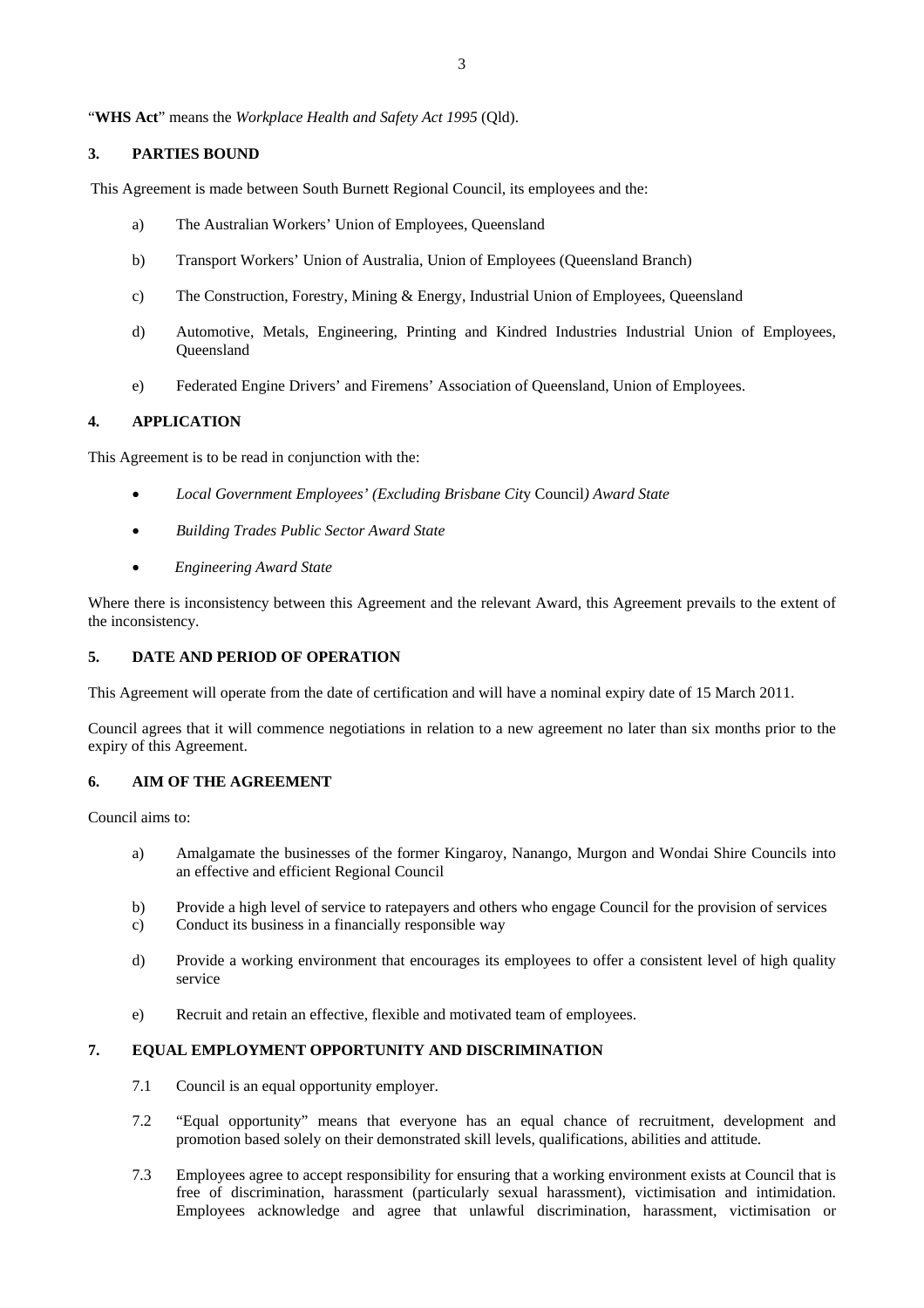intimidation will not be tolerated in the workplace or during work related activities, and that employees who engage in such conduct will be subject to disciplinary action which may include termination of employment.

- 7.4 Employees also accept responsibility for complying with Council's policies and procedures about discrimination, harassment and equal opportunity (as amended from time to time).
- 7.5 Nothing in this clause affects differential treatment which is specifically exempted under State or Commonwealth legislation (such as the provision of junior rates of pay).

## **8. LOCAL GOVERNMENT EMPLOYMENT GROUP (LGEG)**

To facilitate the implementation of this Agreement and ongoing workplace reform, effective consultation and communication are essential. To this end, the Local Government Employment Group (LGEG) will continue to be responsible for the role of coordinating the reform and ensuring effective communication between management and employees.

It is agreed that the LGEG will be the Committee through which genuine consultation and discussion regarding workplace reform or changes will occur between Council, employees and Unions. The LGEG will meet a minimum of every three months or as agreed.

## **9. SALARY AND WAGES**

- 9.1 Council agrees to pay employees a 4.5% increase to their current rate of pay, or \$40 per week, whichever is the greater, effective from the first pay period after 1 July 2008.
- 9.2 Council agrees to pay employees a 4% increase to their rate of pay, or \$40 per week, whichever is the greater, effective from the first pay period after 1 July 2009.
- 9.3 Council agrees to pay employees a 4% increase to their rate of pay, or \$40 per week, whichever is the greater, effective from the first pay period after 1 July 2010.

#### **10. CLASSIFICATIONS COVERED BY THE AGREEMENT**

Council is committed to the development of a single classification structure that recognises the range and depth of the skills and qualifications of its employees and which seeks to recognise and reward multi-skilling within the organisation. During the term of this agreement, Council will work with Unions to investigate a Competency Based Classification Structure.

#### **11. PART TIME EMPLOYMENT**

- 11.1 Where the employee agrees, Council may increase a part time employee's ordinary hours in any period to take into account operational demands and requirements, without incurring penalty rates as prescribed by the Award for the additional hours worked, provided that the:
	- a) Increase in the part time employee's ordinary hours in the period does not exceed 25% of the part-time employee's standard ordinary hours; and
	- b) Total number of ordinary hours worked by the part time employee in the period does not exceed the equivalent of 38 hours a week.
- 11.2 For the avoidance of doubt, a part time employee is entitled to be paid penalty rates for additional hours the part time employee works in a period if the total number of additional hours worked in the period by the part time employee exceeds 25% of the employee's standard ordinary hours, or if the total number of hours worked by the part time employee in the period exceeds the equivalent of 38 hours per week.

## **12. DISPUTE RESOLUTION**

Effective communication between employees and Council management is a prerequisite to good industrial relations and the following procedure is set down in order that any grievances may be resolved quickly to maintain sound working relationships.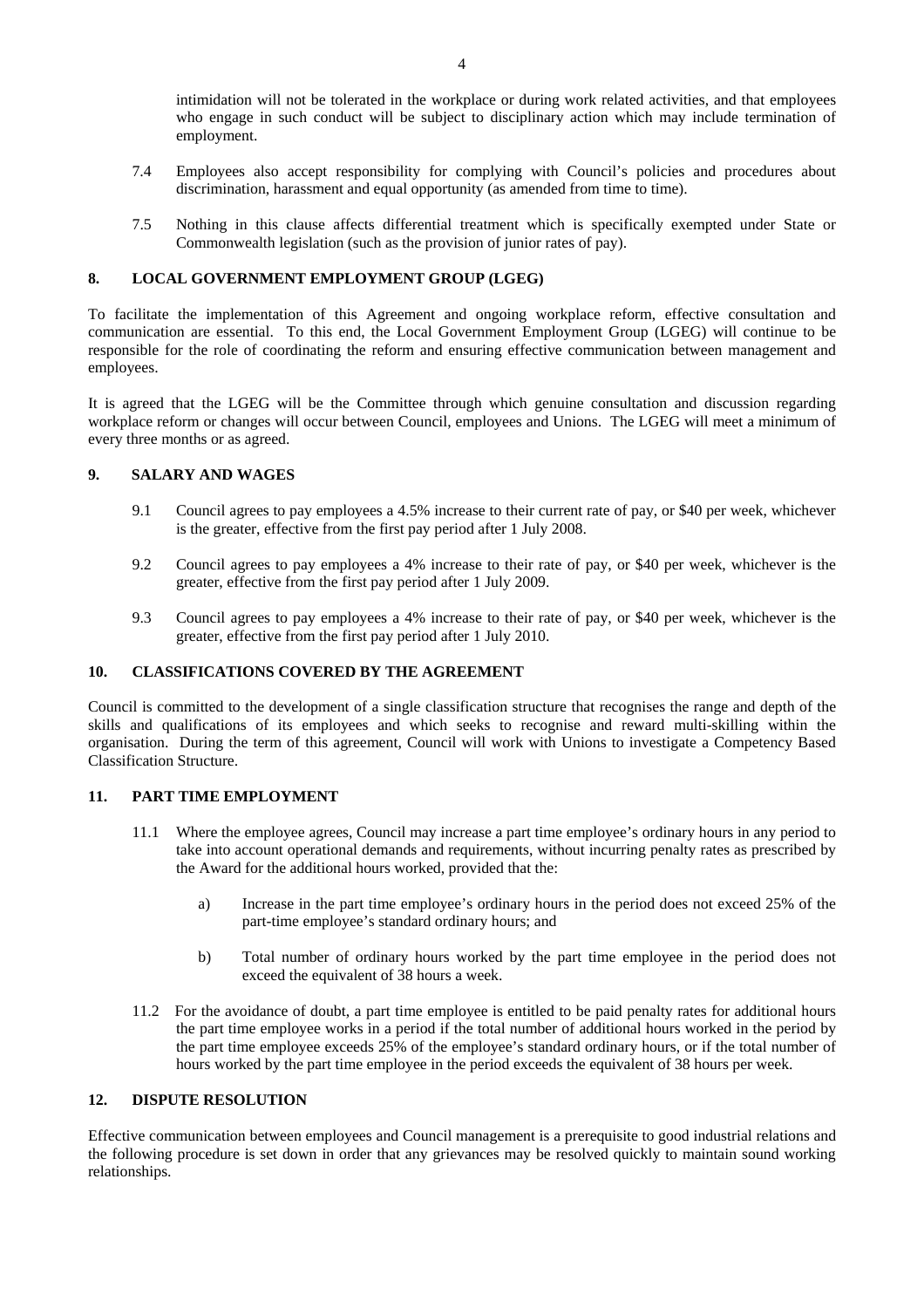Any employee or employees with a grievance or complaint regarding an industrial matter will promptly raise the matter/s with the immediate supervisor who will endeavour to resolve the matter as soon as possible.

If the matter is not resolved at this level, the employee/s will discuss the matter/s with the next higher level of management and the employee/s may elect to be represented by an authorised officer of the relevant Union.

Should the grievance remain unresolved after 14 days, the matter should then be referred to the Chief Executive Officer and, if requested by the employee/s, an authorised officer of the relevant Union who will attempt to facilitate a resolution.

If after the above steps, the matter remains unresolved, the dispute may be referred by either the employee/s or Council to the Queensland Industrial Relations Commission for conciliation and if the matter remains unresolved, arbitration.

While the above procedure is being followed, to the extent it is safe to do so, the status quo is to be maintained and every endeavour is to be applied to ensure that work continues normally until a resolution of the dispute is reached.

All parties agree to give due consideration to matters raised or any suggestion or recommendation made by the Queensland Industrial Relations Commission with a view to prompt settlement of the matter.

The above procedures do not restrict the Council, or an employee, or an employee's representative (being an authorised officer of the relevant Union) from making representations to each other at any stage in this procedure, or restrict the parties from agreeing to escalate any stage of this process which is not practicable.

## **13. WORKING HOURS AND SPAN OF HOURS**

The hours of work are an average of 38 per week, between the hours of 5:00am and 6.00pm.

## **14. 9 DAY FORTNIGHT**

Subject to agreement between the employee and their supervisor, an employee may accrue up to 5 rostered days off. Such rostered days off may be taken at a mutually agreeable time between the supervisor and the employee.

Should Council not release the employee to take the rostered day off in the 6 month period from the date the first RDO is accrued, penalties rates shall apply.

It is agreed that in order to meet the business needs of Council and best practice or where, in the option of a project supervisor, there are cost efficiencies to be introduced by working on a scheduled RDO, rostered days off will be paid at the appropriate penalty rates or taken as Time Off In Lieu (TOIL) at the employee's election.

Except in the case of emergencies, 2 working days notice shall be given verbally to employees required to work on a scheduled RDO. Providing 2 working days notice is given, all employees required to work on a scheduled RDO will be required to do so, unless an employee has a scheduled appointment on that day. An RDO worked under this condition may be transferred to another day or be paid at the appropriate penalty rates or by mutual agreement be accounted for as TOIL.

On 1 July each year employees shall take time off equivalent to all banked RDOs accrued in excess of one day. Such time off to continue until the accrued RDOs do not exceed one day. Such time taken shall be at ordinary rates. This may be varied only with the approval of the Chief Executive Officer.

In the event of wet weather occurring prior to the completion of a project, Council shall not require the employee to take RDOs accrued in lieu of wet pay. However where it is mutually agreed between the supervisor and the employee, RDOs may be taken on wet days.

In the ordinary course of events, rostered days off will occur on a Monday or a Friday, however the parties may agree for rostered days off to occur on a different day.

## **15. TIME OFF IN LIEU**

Where Council and the employee agree, employees working approved overtime may be given time off equivalent to the time worked. Such time off in lieu is to be taken at a time mutually agreed between Council and the employee. If Council does not agree to the employee taking time off in lieu, the employee must be paid for approved overtime at the penalty rates prescribed by the Award within the next pay period.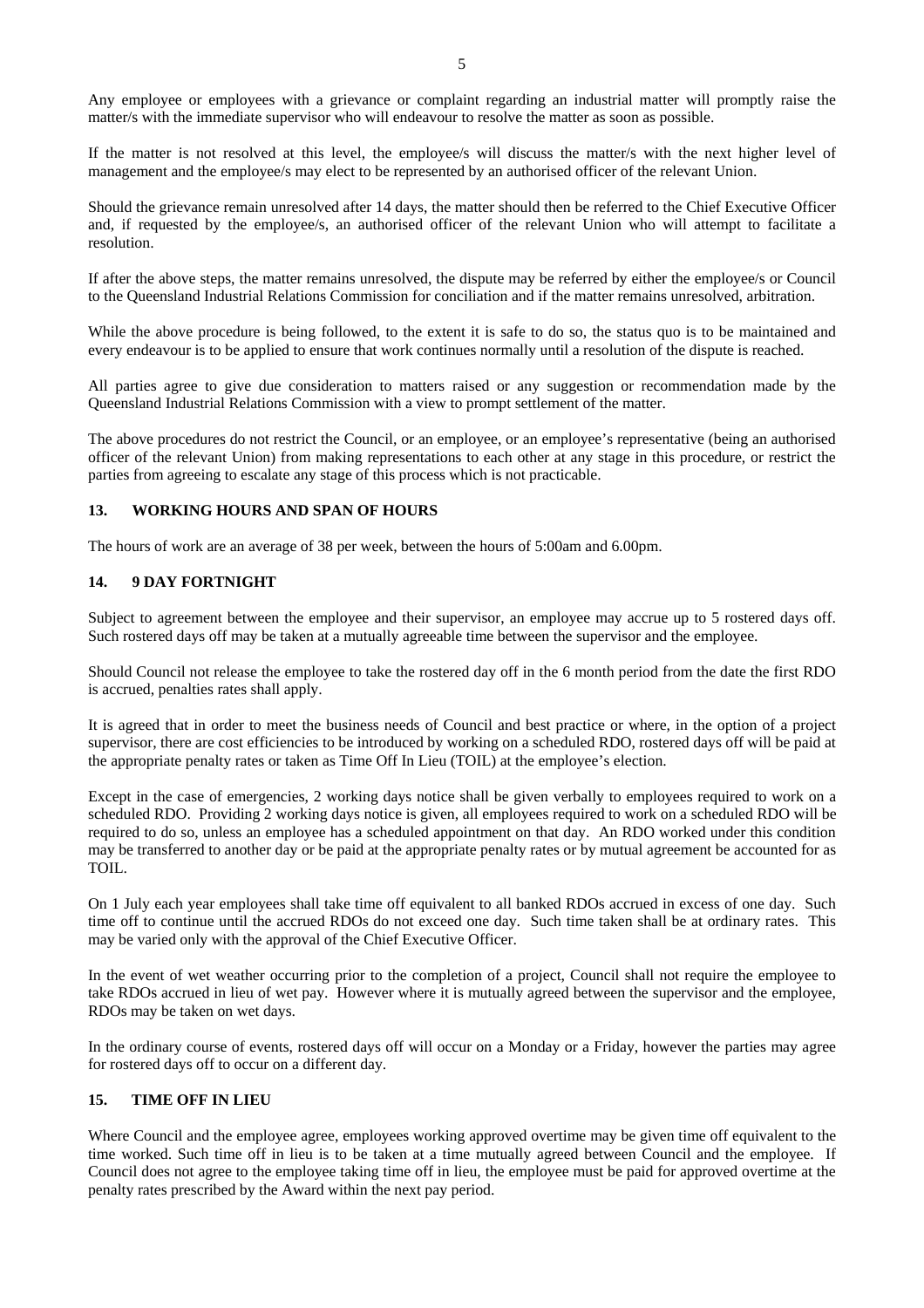## **16. AVERAGED OR ANNUALISED PAYMENTS**

A Supervisor and the majority of affected employees in a defined work area or group, and their Union/s, may agree to average or annualise regular payments due in accordance with an Award or this Agreement to provide a more stable income over a roster cycle, including:

- Annualised salaries that may include penalties, allowances, public holidays, leave loading, overtime and other payments
- Averaged payments that may include accrued time, penalties and/or allowances and/or other payments
- Wage or salary payments owed will be made on a regular basis (currently fortnightly)
- Overtime and other payments not included in annualised or averaged payments will be paid in accordance with the conditions prescribed elsewhere in the applicable Award or this Agreement, not at the annualised or averaged rate.

Any arrangements made in accordance with this clause will have no effect unless they are authorised by the Chief Executive Officer. Any such arrangements shall be recorded in writing.

Council agrees to apply all wage and incremental increases due in accordance with this Agreement and/or Award.

## **17. ANNUALISATION OF REGULAR ALLOWANCES**

In recognition of the cost of processing allowances, which are otherwise applicable under relevant Awards, it is agreed that the Construction, Reconstruction, Alteration, Repair and/or Maintenance Work Allowance will be annualised only.

The annualised rate which incorporates the annualised Construction, Reconstruction, Alteration, Repair and/or Maintenance Work Allowance will be used for the calculation of superannuation and leave benefits.

An employee who is currently receiving a Locality Allowance in accordance with the former *Murgon Shire Council's Collective Agreement 2007* (attached Schedule A) at a rate which is higher than the rate provided by this clause will not receive the lesser amount provided by this clause but will continue to receive the Locality Allowance at the rate it is being paid to them as at the date of this Agreement.

## **18. ON CALL ALLOWANCE**

This allowance shall apply to any employee who is required to be on call for emergency work outside ordinary working hours and is listed on the On Call Register.

#### **Register**

Council operates an out-of-hours pager/mobile phone service for emergency calls. Employees who are required by their position or who mutually agree to be on call outside the normal work hours shall be listed on a register maintained by Council.

#### **Roster**

Rosters shall be prepared from employees listed in the register with employees being advised at least one month in advance of the requirement for the employee to be on call for emergency work. Rosters will generally be on a weekly cycle.

#### **Call Outs**

Call outs should be for emergency calls and generally only activated by either the pager/mobile phone system, Managers, Directors and Chief Executive Officer.

### **Role of On Call Employees**

The role of the on call employee is to coordinate the response which may or may not require actual attendance to the site depending on the circumstances and the availability of other Council employees.

#### **Allowance**

Employees required to be on call outside ordinary working hours shall be paid the following allowance:

- \$30 per night for week nights (Monday to Friday)
- \$80 per day/night on weekends (Saturday and Sunday)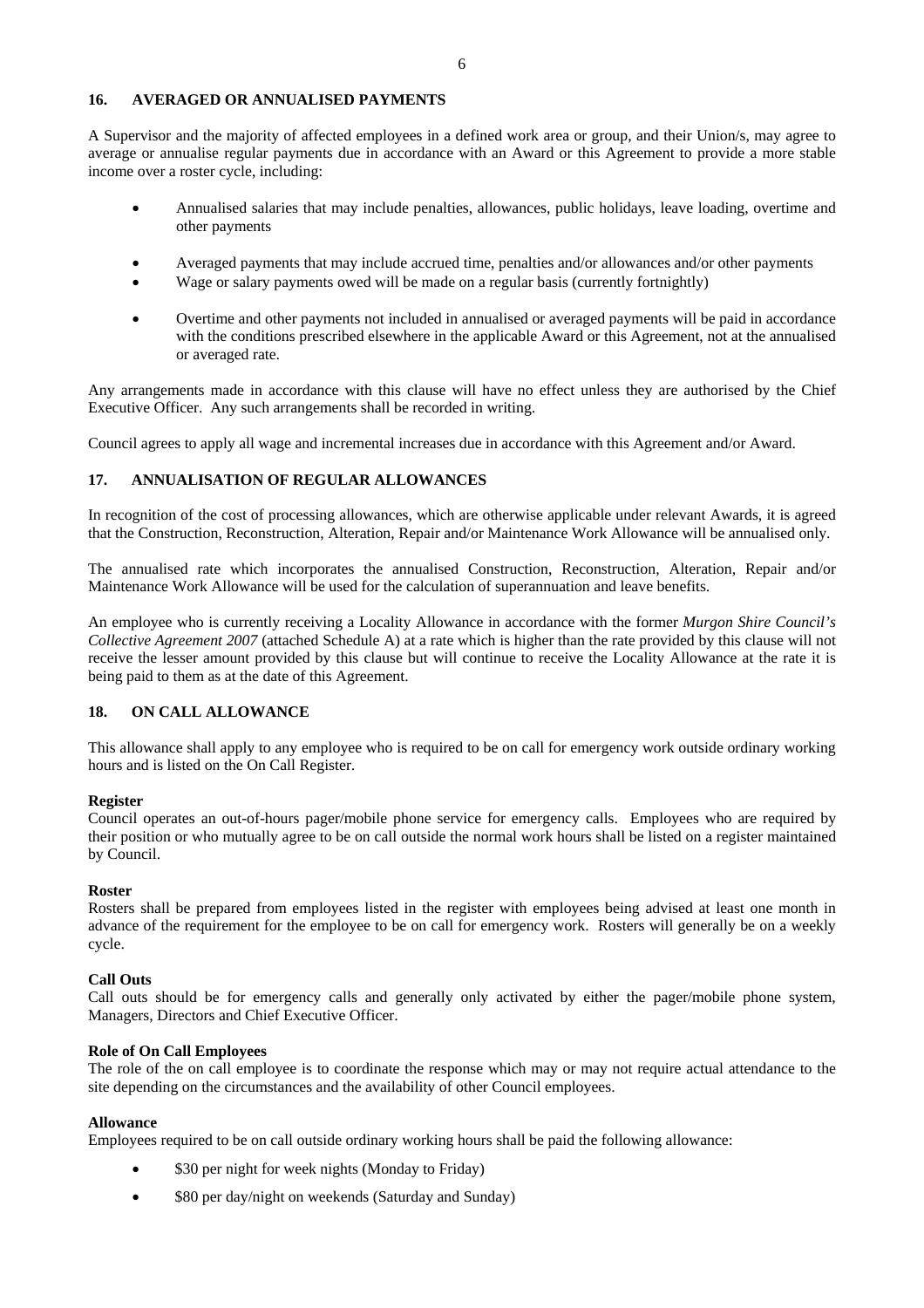• \$150 or 8 hours accrued to employee's time in lieu account per day/night on public holidays

These rates are to be increased by 4% from the first pay period after 1 July 2009 and again from the first pay period after 1 July 2010.

#### **Overtime/Penalty Rates**

Employees on rostered standby, called out on emergency work, shall be entitled to payment for such work from the time of leaving home to commence that work until they return home from such work, but they must return home within a reasonable time and payment shall be calculated as follows:

- Monday to Friday (inclusive) All overtime worked shall be paid for at the rate of time and a half for the first 3 hours worked and double time thereafter. A minimum payment of one half hour will apply.
- Saturday All overtime worked shall be paid for at the rate of double time. A minimum payment of one half hour will apply.
- Sunday  $-$  All overtime worked shall be paid for at the rate of double time. A minimum payment of one half hour will apply.
- Public Holiday All overtime worked shall be paid for at the rate of double time and a half. A minimum payment of one half hour will apply. No additional time will be added to an employee's annual leave for the public holiday on which the employee is required to be on call.
- Multiple Call Outs A minimum payment of one half hour will apply for each call out provided call outs do not overlap. Where call outs do overlap, then payment for the subsequent call out will be for actual time worked from the commencement of the original callout.

#### **Fatigue Break**

Where an employee who is rostered on call is required to work so much overtime between the termination of the employee's ordinary work on one day and commencement of ordinary work on the next day and that employee has not had at least 10 consecutive hours off duty between those times the employee shall, subject to this clause, be released after completion of such overtime until the employee has and 10 consecutive hours off duty without loss of pay for ordinary working time occurring during such absence.

If an employee is instructed to resume or to continue work without having had 10 consecutive hours off duty, the employee shall be paid at double time until the employee is released from duty for such period, and employee shall be entitled to be absent until the employee has had ten consecutive hours off duty without loss of pay for ordinary working time occurring during that absence. However, where the time worked is less than 2 hours then it shall not be deemed as overtime for the purposes of this clause.

#### **Recall**

An on call employee who is not the designated on call employee for that period who is required to leave their premises to attend to a call out will be paid the applicable Award rates.

#### **Transport**

An employee who is rostered on call for a period (generally a week) will be eligible to have the use of a Council vehicle for work related purposes for that on call period.

#### **Communication**

Employees on call shall be provided with a mobile phone for business call purposes. Other employees rostered on call must be contactable by telephone for their period of standby.

#### **Emergency On Call**

In the case where an employee not listed on the On Call Register is required to be on call then the on call provisions shall apply to that employee. This does not include recall to work.

#### **Call Out Logs**

The call out employee for each call out received will be required to record relevant details of that call and action taken. These details shall be recorded on a form provided and shall be captured in Council's Electronic Document Records Management System.

#### **19. UNIFORMS**

Uniforms will be provided by Council at no cost to the employee, and replaced when unfit for continuing use as a result of fair wear and tear.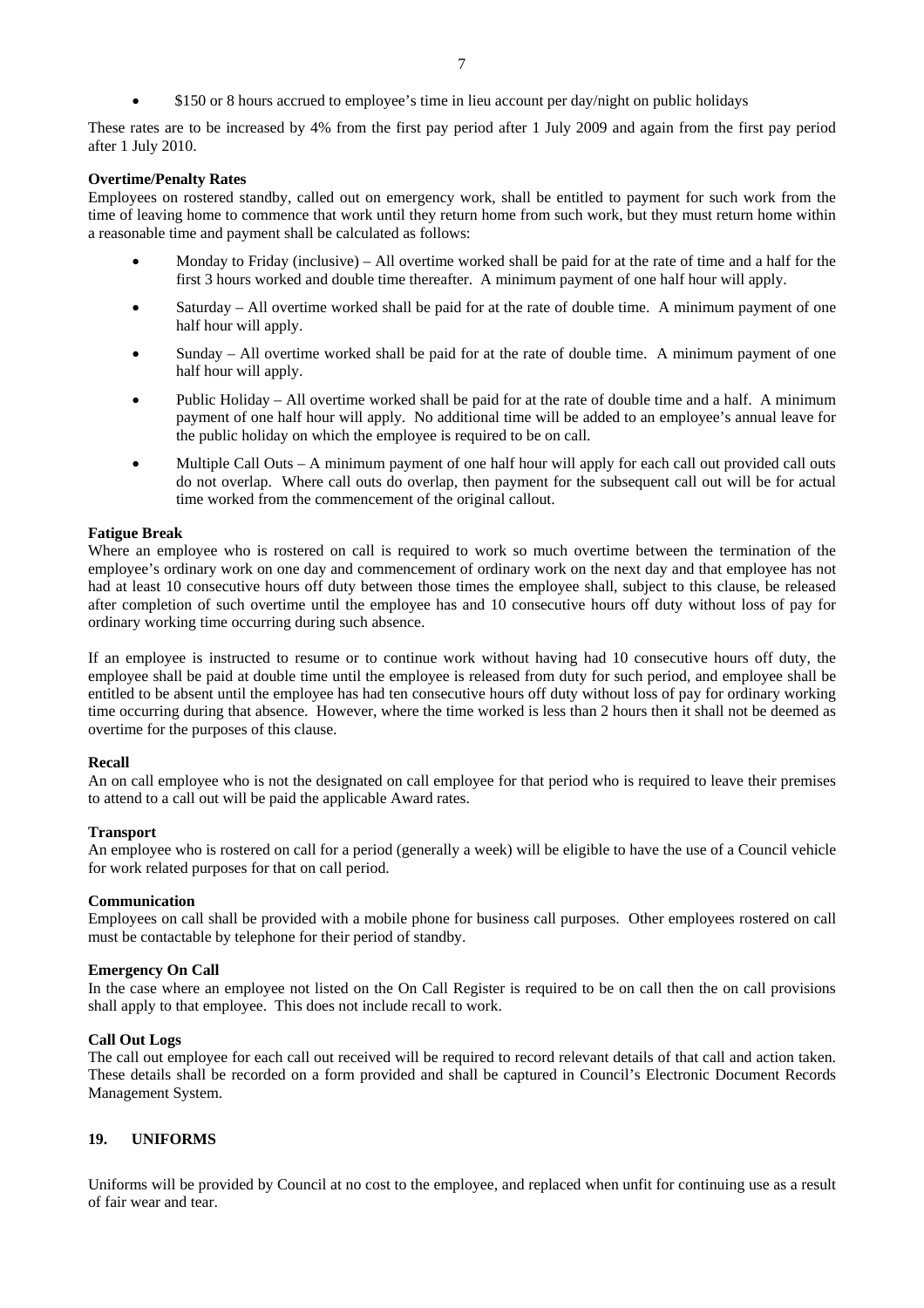Uniforms provided by Council remain the property of Council and are not to be disposed of, or modified in anyway, without Council approval.

Council will provide 5 long sleeve high visibility shirts and 3 pairs of pants. Boot allowance will be \$110 per annum (exclusive of GST).

## **20. FLEXIBLE MEAL BREAK**

In exceptional circumstances, and when it is mutually agreed between an employee or group of employees and their supervisor, the employee or employees may delay their meal break by up to a maximum of two (2) hours, without penalty. In such a case by mutual agreement between the employee or employees and the supervisor, one of the following shall apply:

- a) Late lunch with no penalty rates
- b) Employee finishes work early by the equivalent amount of time.

At all times employee safety will be paramount and working conditions will satisfy the *WHS Act* and *Transport Operations (Road Use Management – Fatigue Management) Regulation 2008*.

## **21. LEAVE**

- 21.1 Annual leave, long service leave, jury service, study leave and service leave are in accordance with the provisions of the Award.
- 21.2 Personal leave (including sick leave and carer's leave) is in accordance with the provisions of the Award, save that:
	- a) Employees are entitled to the accrual of 15 days personal leave per annum from the commencement of their employment and
	- b) There is no restriction on the amount of sick leave, which can be accumulated by an employee.
- 21.3 Parental leave is in accordance with the provisions of the Award, save that employees are entitled to either:
	- a) Six weeks paid maternity leave (calculated at the employee's weekly ordinary time rate of pay for the 6 weeks) or
	- b) Twelve weeks paid maternity leave (calculated at 50% of the employee's weekly ordinary time rate of pay for the 12 weeks).
- 21.4 Bereavement leave is in accordance with the provisions of the Award, save that employees are entitled to up to 3 days bereavement leave on each occasion and on production of satisfactory evidence (if required by Council) of the death of either a member of the employee's immediate family or household. Council will agree to an employee supplementing bereavement leave with up to two days of other paid leave (including sick leave) to which the employee is entitled.
- 21.5 When an employee who is a member of an emergency service agency is required to be absent from work to assist or undertake emergency work with the emergency service of which the employee is a member, the employee is entitled to leave with pay equivalent to the employee's ordinary time earnings for the period for which the employee is absent. Council has no responsibility for any expense incurred by the employee, or for any loss or damage suffered by the employee which occurs as a result of the employee performing the emergency service, during the period of leave.
- 21.6 All employees covered by this Agreement shall be entitled to long service leave on full pay under, subject to and in accordance with the provisions of The Queensland Local Government Officers Award 1998 State regardless of the award under which they are engaged. Long Service Leave may be taken on a pro rata basis whilst in service on completion of seven (7) years continuous service with Council.

#### **22. REDUNDANCY**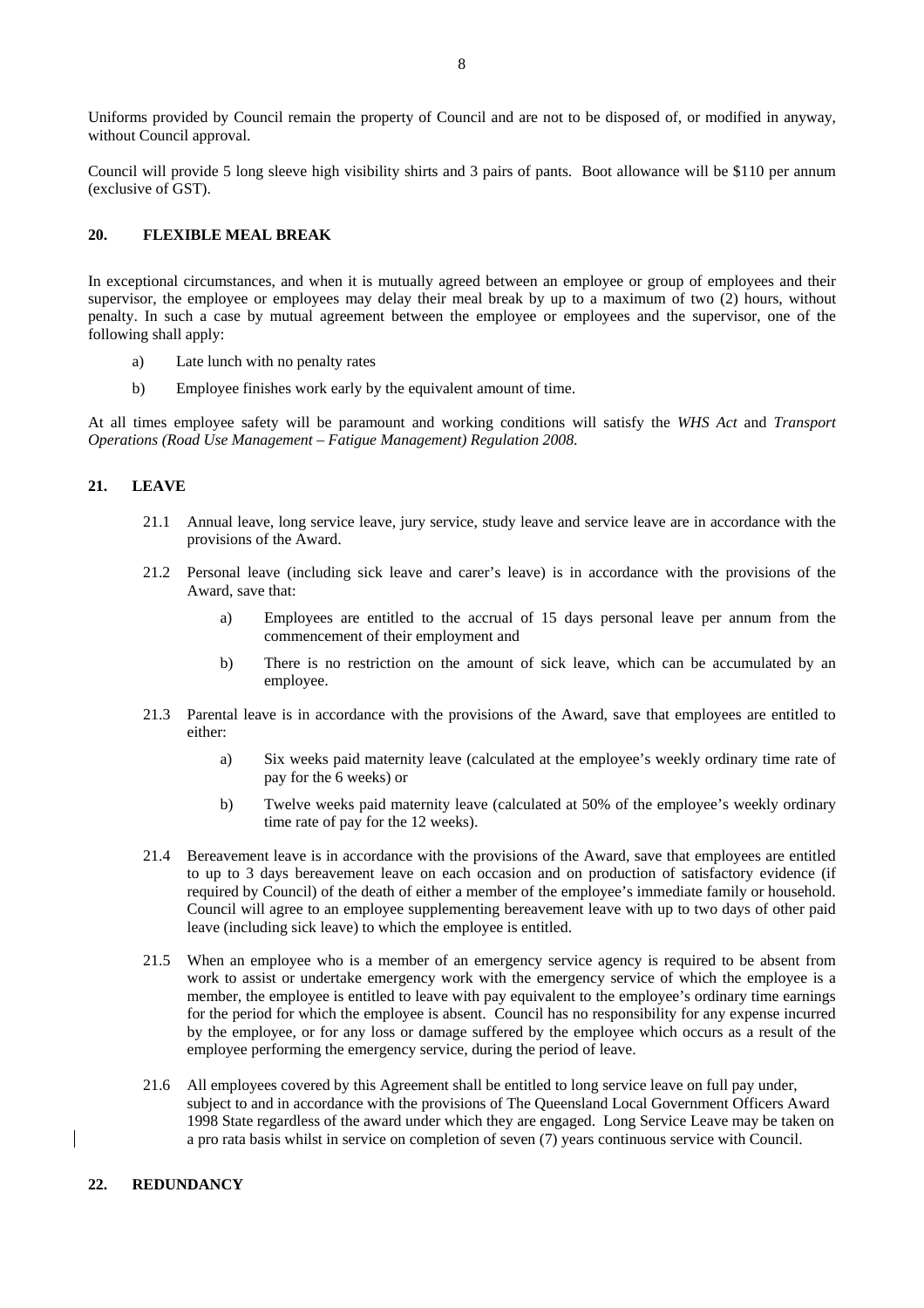| <b>Period of continuous service</b> | <b>Severance Pay</b>                               |
|-------------------------------------|----------------------------------------------------|
| Less than 1 year                    | 2 weeks pay                                        |
| 1 year and less than 2 years        | 4 weeks pay                                        |
| 2 years and less than 3 years       | 6 weeks pay                                        |
| 3 years and less than 4 years       | 8 weeks pay                                        |
| 4 years and less than 5 yeas        | 10 weeks pay                                       |
| 5 years and less than 6 years       | 12 weeks pay                                       |
| 6 years and less than 7 years       | 14 weeks pay                                       |
| 7 years and less than 8 years       | 16 weeks pay                                       |
| 8 years and less than 9 years       | 18 weeks pay                                       |
| 9 years and less than 10 years      | 20 weeks pay                                       |
| 10 years and less than 11 years     | 22 weeks pay                                       |
| 11 years and less than 12 years     | 24 weeks pay                                       |
| More than 12 years                  | 2 weeks per year of service capped at 52 weeks pay |

## **23. SECURITY OF EMPLOYMENT**

## 23.1 Income Maintenance

When an employee accepts redeployment to a position that is a lower classification level than their previous classification level, Council agrees to maintain an employee's income/salary/wage at the level applicable at the date of the redeployment until:

- a) This agreement expires; or
- b) The employee is appointed to a position where the income/salary/wage is equal to or more than the income/salary/wage at the date of redeployment.

Council agrees to apply wage increases and Award incremental increases as provided for in this agreement to the employee's maintained income/salary/wage.

23.2 Accrued entitlements are to be paid at pre-income maintenance rate of pay for employees who are redeployed to a lower classification level when leave is taken.

When an employee accepts redeployment to a position that is a lower classification level than their previous classification level, Council agrees to pay the employee's accrued entitlements at the income/salary/wage rate determined pursuant to clause 23.1

23.3 No Forced Relocations

Council agrees not to force any employee to relocate for the duration of this agreement.

Relocate will have the same meaning as defined in the Local Government Workforce Transition Code of Practice. Provided however travel between:

- a) Kingaroy and Nanango
- b) Murgon and Wondai

shall not constitute relocation. The relocation in (a) and (b) above however can only occur when an employee can reasonably travel to and from home on a daily basis to the new work location and such relocation does not cause undue hardship to the employee (eg. Financial, Family and personal responsibilities).

23.4 Transfers

Council agrees not to force any employee to transfer for the duration of this agreement.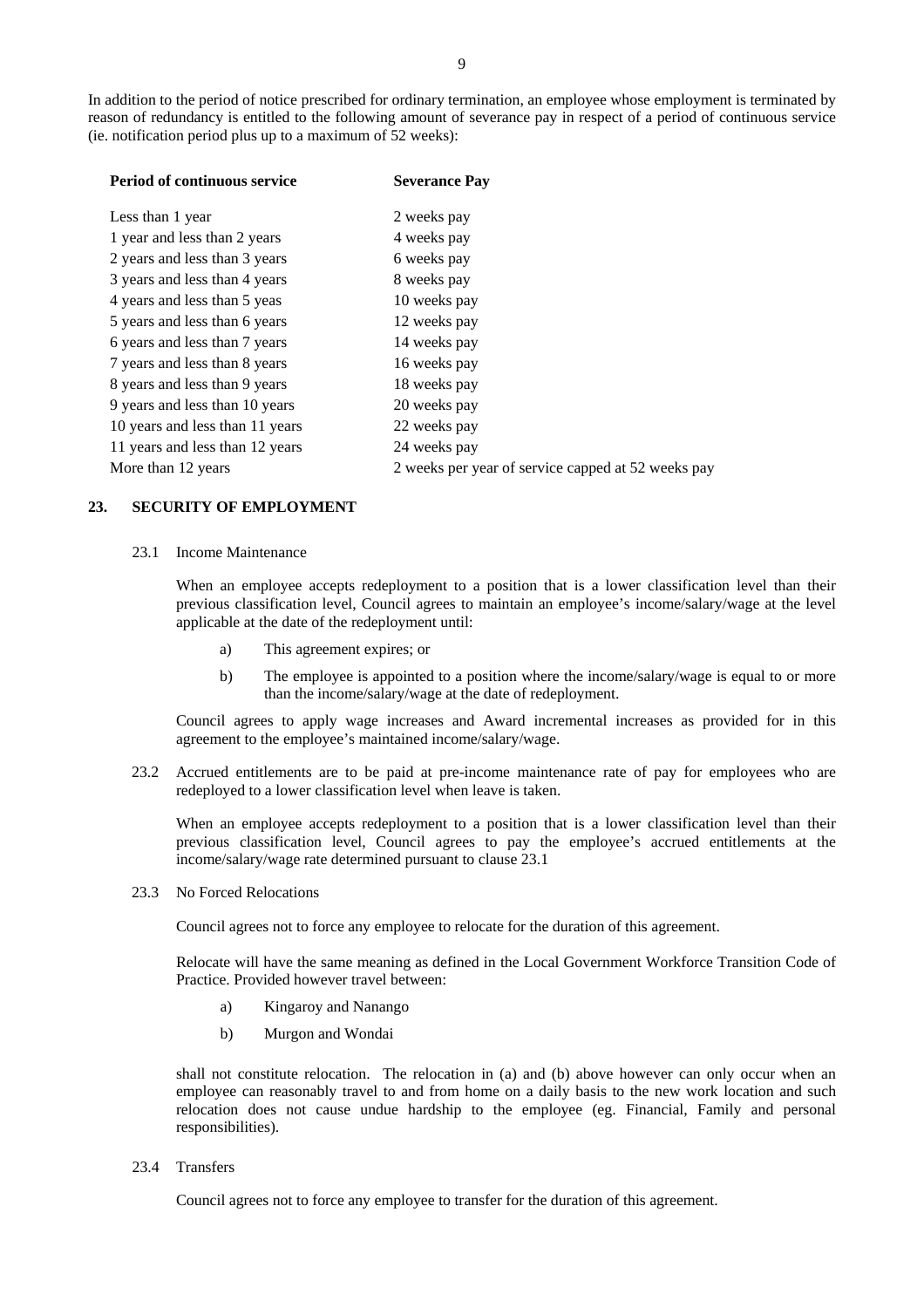The terms transfer will have the same meaning as defined in the Local Government Workforce Transition Code of Practice. Provided however travel between:

- a) Kingaroy and Nanango
- b) Murgon and Wondai

shall not constitute a transfer. The transfers in (a) and (b) above however can only occur when an employee can reasonably travel to and from home on a daily basis to a new work location and this does not cause undue hardship to the employee (eg. Financial, Family and personal responsibilities)

23.5 Transfer Expenses

 When an employee transfers during the duration of this Agreement, Council agrees to pay travelling allowance in accordance with the Local Government Workforce Transition Code of Practice.

 The terms transfers and travelling expenses and travel allowance will have the same meaning as defined in the Local Government Workforce Transition Code of Practice.

- 23.6 For the purposes of clauses 23.3, 23.4 and 23.5 above Council acknowledges that existing and new employees are employed at a 'nominated base' depot throughout the new council region.
- 23.7 Job Security

Council is committed to maintaining a core permanent workforce where possible. The parties agree that changes in work practices and productivity initiatives should enhance the efficient operation of the Council.

The parties are committed to continually improving the job security of employees by:-

- a) Training, up skilling and educating employees and providing retraining where appropriate
- b) Career development and equal opportunity
- c) using natural attrition and reallocation after consultation in preference to retrenchment or redundancy
- d) Employees not unreasonably withholding agreement to participate in reasonable changes in working arrangements requiring their agreement under any 'Award' or this Agreement
- e) Employees assisting in the identification, development and implementation of work practices which assist in making Council a more efficient and cost effective organisation and continued job security
- f) The Council will continue to manage its workforce in order to minimise the need for involuntary labour reduction in the future. The Council will consult with the relevant Union(s) and its delegates and explore all viable alternatives to involuntary labour reduction.

## **24. UNION ENCOURAGEMENT**

- 24.1 This clause gives effect to section 110 of the Act in its entirety. Consistent with section 110 a Full Bench of the Commission has issued a Statement of Policy on Union Encouragement (reported 165 QGIG 221) that encourages an employee to join and maintain financial membership of the relevant Union.
- 24.2 Documentation to be provided by employer

At the point of engagement, the Employer shall provide employees with a document indicating that a Statement of Policy on Union Encouragement has been issued by the Commission, a copy of which is to be kept on the premises of the Employer in a place readily accessible by the employee.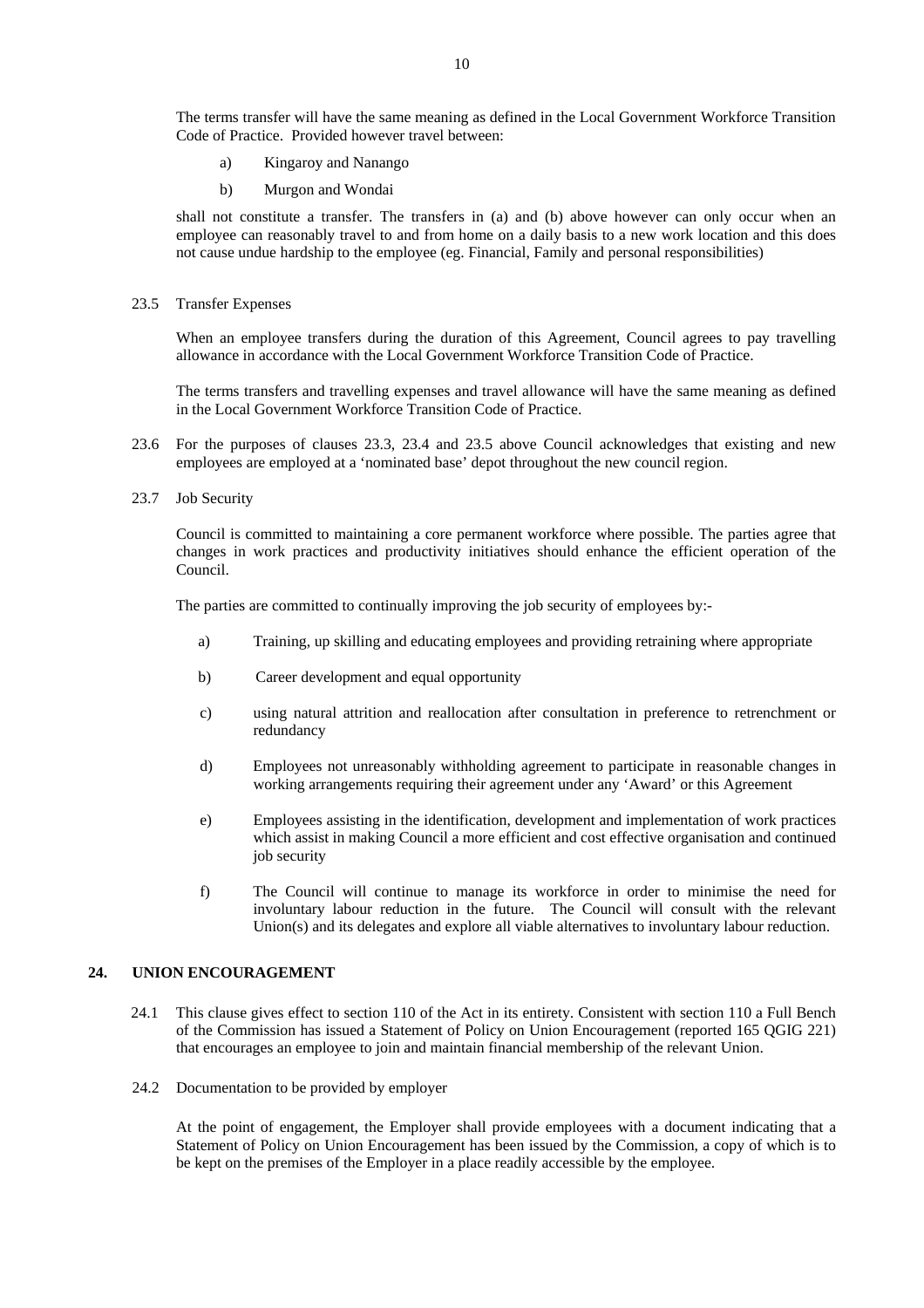Provided that encouragement for membership of the Transport Workers' Union of Australia, Union of Employees (Queensland Branch) shall only apply under the conditions contained in clause 41(4) of the Local Authorities (Excluding Brisbane) and Main Roads, Etc., Award - State as at 31 May 1993.

The document provided by the Employer shall also identify the existence of a Union encouragement clause in this Agreement.

24.3 Union delegates

Union delegates and job representatives have a role to play within a workplace. The existence of accredited Union delegates and/or job representatives is encouraged.

The Employer shall not unnecessarily hinder accredited Union delegates and/or job representatives in the reasonable and responsible performance of their duties.

24.4 Deduction of union fees

The Employer shall, on the written request of any employee, pay to a Union nominated by the employee out of the money due to such employee in respect of wages, the annual contribution of such employee as a member of that Union.

## **25. FLEXIBILITY PROVISIONS**

We agree that no Local Area Work Agreements will be negotiated during the life of this Agreement. This does not preclude the implementation of flexible arrangements for working hours and span of hours in clause 13 of this Agreement, or the 9 day fortnight in clause 14, or the averaging and annualised payments in clause 16, or the annualisation of regular allowances as provided in clause 17 of this Agreement.

## **26. NO FURTHER CLAIMS**

It is agreed by the parties that up to the nominal expiry date of this Agreement:

- a) The parties will not pursue any extra wage claims related to wages or changes of conditions of employment, whether dealt with in this Agreement or not;
- b) This Agreement covers all matters or claims (from the combined unions) regarding the Employment of the Employees, which could otherwise be the subject of protected actions pursuant to *Queensland Industrial Relations Act 1999*; and
- c) Neither party to this Agreement, will engage in protected action pursuant to the *Queensland Industrial Relations Act 1999*, in relation to the performance of any work covered by the Agreement during the term of this Agreement.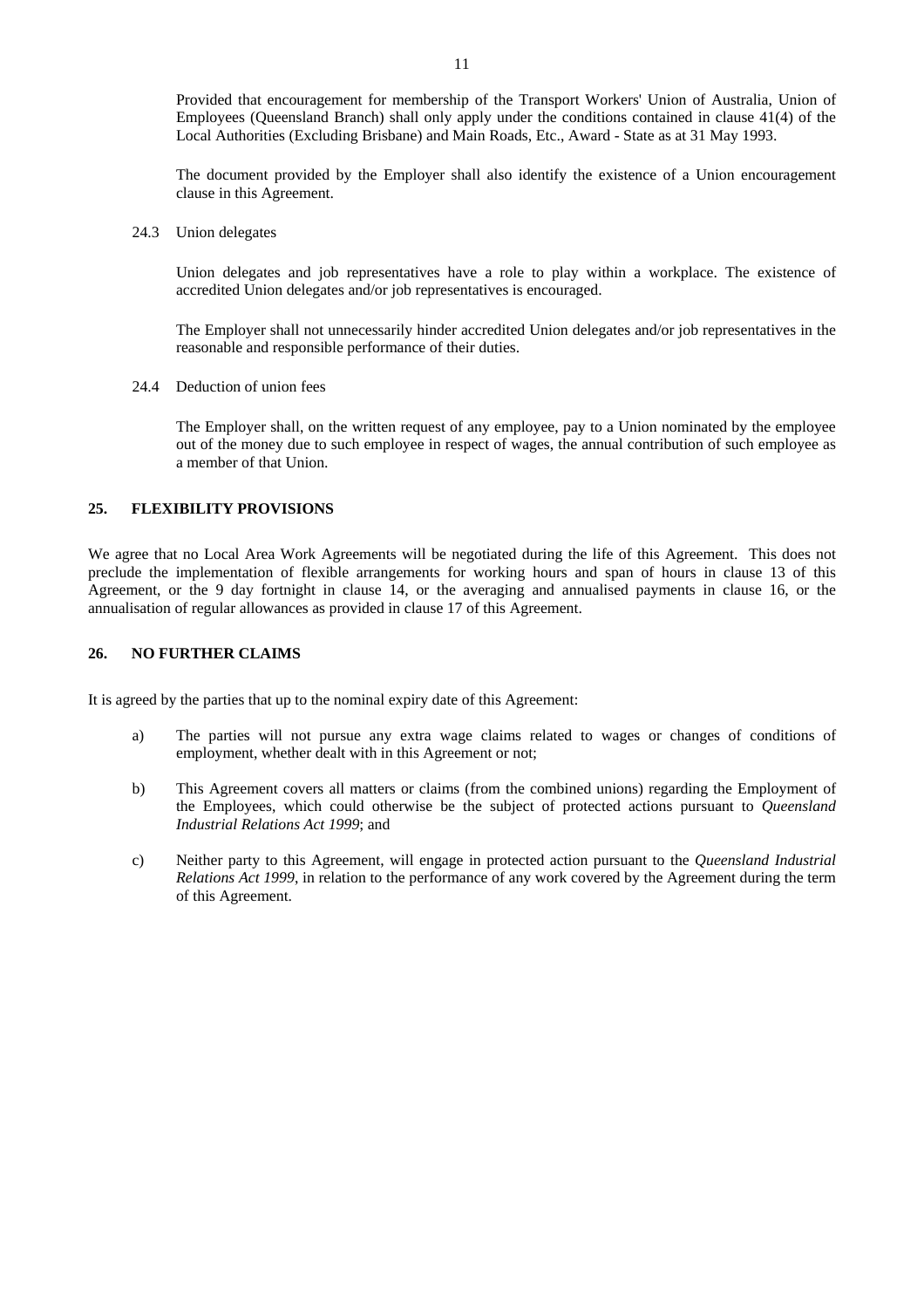## **SCHEDULE A – EXCERPT FROM THE FORMER MURGON SHIRE COUNCIL'S EMPLOYEE COLLECTIVE AGREEMENT 2007**

Allowances will be paid as part of an annualised salary for each employee, based on the following categories:

## Allowance

## Existing Staff

| Band           |                                | Rounded |
|----------------|--------------------------------|---------|
| 1              | <b>Field Staff</b>             | 1110    |
| 2              | <b>Builders Allowance</b>      | 2340    |
| 3              | Field Supervisors (single)     | 2550    |
| $\overline{4}$ | Field Supervisors (dependants) | 2950    |
| 5              | Indoor Staff (single)          | 1440    |
| 6              | Indoor Staff (dependants)      | 1840    |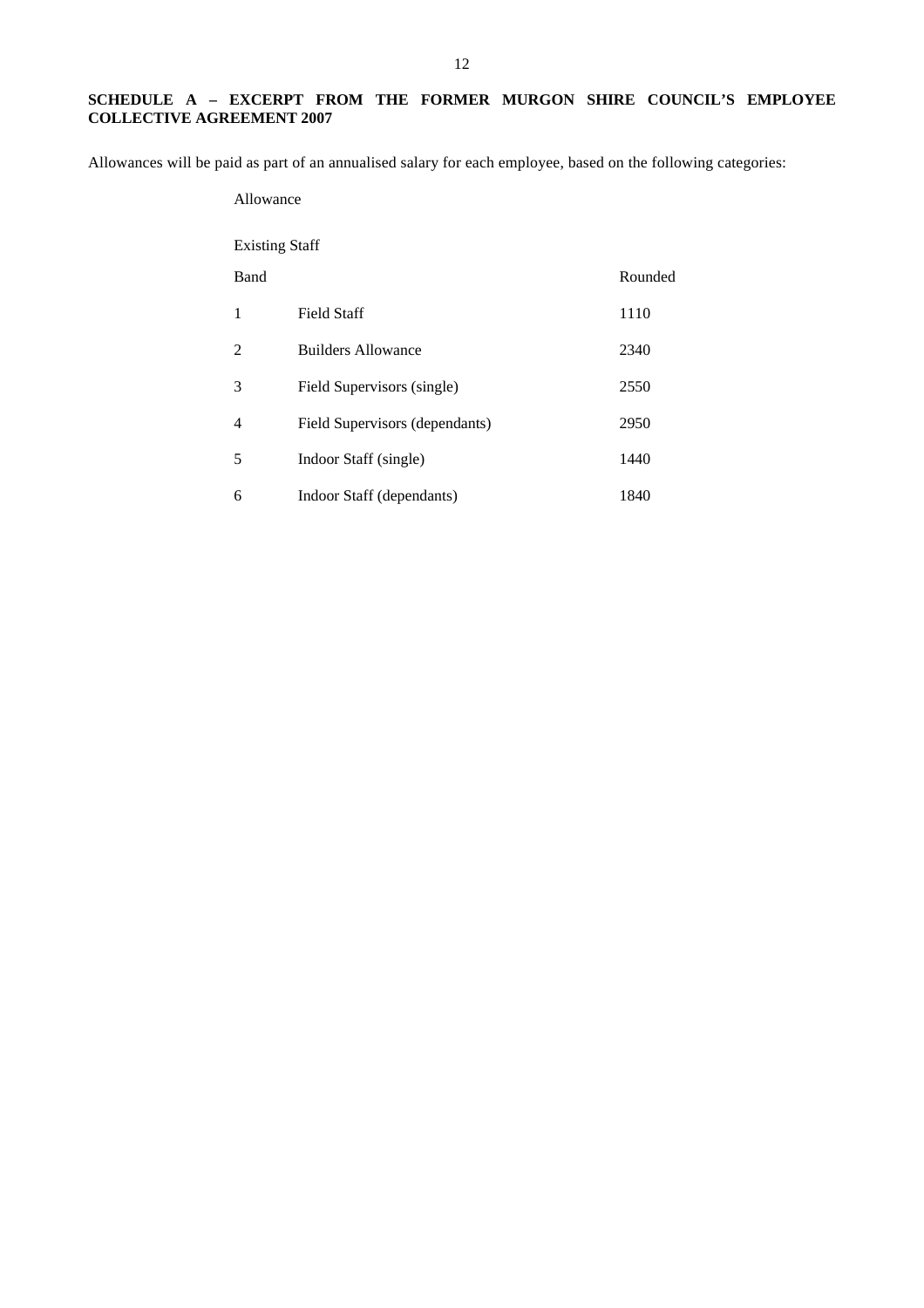|                                           | From 1 July 2008 |         |         | From 1 July 2009 |         | From 1 July 2010 |  |
|-------------------------------------------|------------------|---------|---------|------------------|---------|------------------|--|
| <b>Classification</b>                     | 4.5% or \$40     |         |         | 4.0% or \$40     |         | 4.0% or \$40     |  |
|                                           | P/Wk             | P/Annum | P/Wk    | P/Annum          | P/Wk    | P/Annum          |  |
| Local Government Employees Award          |                  |         |         |                  |         |                  |  |
| Level 1                                   |                  |         |         |                  |         |                  |  |
| Level 1-after 6Mths                       | 715.73           | 37,218  | 755.73  | 39,298           | 795.72  | 41,378           |  |
| Level 2                                   | 727.75           | 37,843  | 767.75  | 39,923           | 807.74  | 42,003           |  |
| Level 3                                   | 739.79           | 38,469  | 779.79  | 40,549           | 819.77  | 42,629           |  |
| Level 4                                   | 751.92           | 39,100  | 791.92  | 41,180           | 831.91  | 43,260           |  |
| Level 5                                   | 766.25           | 39,845  | 806.25  | 41,925           | 846.25  | 44,005           |  |
| Level 6                                   | 790.42           | 41,102  | 830.42  | 43,181           | 870.42  | 45,262           |  |
| Level 7                                   | 814.48           | 42,353  | 854.48  | 44,433           | 894.47  | 46,513           |  |
| Level 8                                   | 836.35           | 43,490  | 876.35  | 45,570           | 916.33  | 47,650           |  |
| Level 9                                   | 860.38           | 44,740  | 900.38  | 46,820           | 940.38  | 48,900           |  |
|                                           |                  |         |         |                  |         |                  |  |
| <b>Engineering Award</b>                  |                  |         |         |                  |         |                  |  |
| Apprentice 85% C10                        | 657.31           | 34,180  | 697.31  | 36,260           | 737.31  | 38,340           |  |
| C14                                       | 613.75           | 31,915  | 653.75  | 33,995           | 693.75  | 36,075           |  |
| C13                                       | 635.54           | 33,048  | 675.54  | 35,128           | 715.54  | 37,208           |  |
| C12                                       | 674.75           | 35,087  | 714.75  | 37,167           | 754.75  | 39,247           |  |
| C11                                       | 727.75           | 37,843  | 767.75  | 39,923           | 807.75  | 42,003           |  |
| C10                                       | 766.25           | 39,845  | 806.25  | 41,925           | 846.25  | 44,005           |  |
| C9                                        | 791.71           | 41,169  | 831.71  | 43,249           | 871.71  | 45,329           |  |
| $\mbox{C}8$                               | 816.77           | 42,472  | 856.77  | 44,552           | 896.77  | 46,632           |  |
| C7                                        | 842.94           | 43,833  | 882.94  | 45,913           | 922.94  | 47,993           |  |
| C6                                        | 871.38           | 45,312  | 911.38  | 47,392           | 951.38  | 49,472           |  |
| C <sub>5</sub>                            | 899.85           | 46,792  | 939.85  | 48,872           | 979.85  | 50,952           |  |
| C <sub>4</sub>                            | 928.31           | 48,272  | 968.31  | 50,32            | 1008.31 | 52,432           |  |
| C <sub>3</sub>                            | 987.75           | 51,363  | 1027.75 | 53,443           | 1068.87 | 55,581           |  |
| C2(a)                                     | 1,037.13         | 53,931  | 1078.63 | 56,089           | 1121.77 | 58,32            |  |
| C2(b)                                     | 1,086.52         | 56,499  | 1129.98 | 58,759           | 1175.19 | 61,110           |  |
|                                           |                  |         |         |                  |         |                  |  |
| Building Trades Public Sector Award State |                  |         |         |                  |         |                  |  |
| BW1(a)                                    | 657.33           | 34,181  | 697.31  | 36,261           | 737.33  | 38,341           |  |
| BW 1(b)                                   | 679.12           | 35,314  | 719.10  | 37,394           | 759.12  | 39,474           |  |
| BW1(c)                                    | 693.63           | 36,069  | 733.63  | 38,149           | 773.63  | 40,29            |  |
| BW1(d)                                    | 727.75           | 37,83   | 767.74  | 39,923           | 807.75  | 42,003           |  |
| BW <sub>2</sub>                           | 737.10           | 38,335  | 777.20  | 40,415           | 817.21  | 42,495           |  |
| BT 1 (100%)                               | 766.25           | 39,845  | 806.25  | 41,925           | 846.25  | 44,005           |  |
| BT <sub>2</sub>                           | 791.71           | 41,169  | 842.56  | 43,249           | 871.71  | 45,329           |  |
| BT <sub>3</sub>                           | 816.77           | 42,472  | 854.47  | 44,552           | 896.77  | 46,632           |  |

# **SCHEDULE A - WAGES AND SALARY RATES**